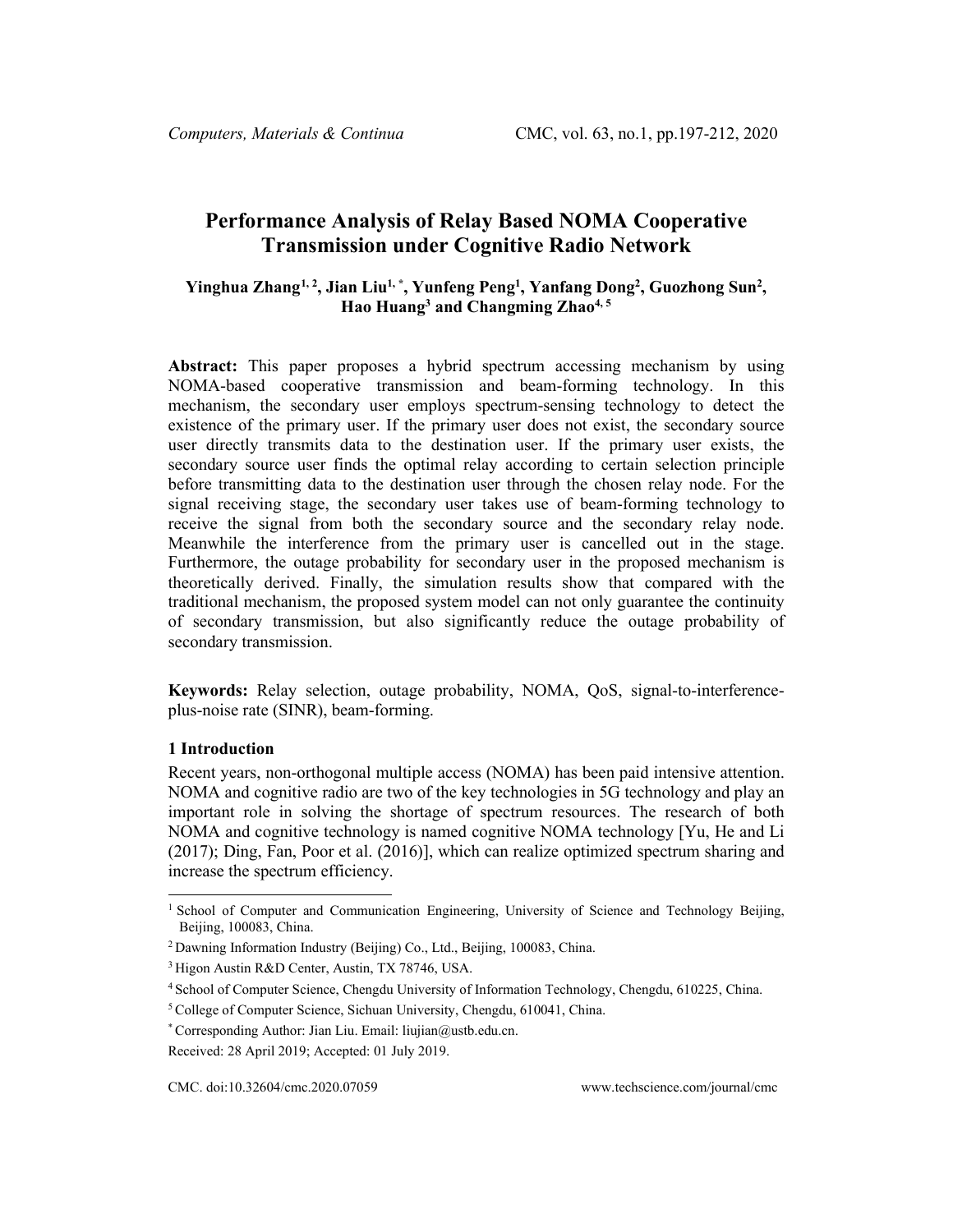As known, cognitive radio can effectively utilize the wireless spectrum, where secondary user uses spectrum sensing technology to detect the idle spectrum of the primary user, and shares the authorized frequency band with the primary user through spectrum access technology [Wang and Liu (2011); Zheng, Song, Wong et al. (2013)]. Up to now, the applications of new technologies in wireless cognitive networks have been paid intensive attention by researchers. For example, millimeter wave band communication, beamforming, MIMO, heterogeneous wireless network and cooperative transmission technologies have been introduced into wireless cognitive network to construct a new framework to further improve spectrum efficiency. In particular, the existing researches on the technologies combing NOMA and CR [Lv, Ni, Chen et al. (2017); Ding, Fan and Poor. (2016); Liu, Ding, Elkashlan et al. (2016); Liang, Ding, Li et al. (2017); Lv, Chen, Ni et al. (2017)] have shown that CR-NOMA technology is likely to meet the requirements of 5G wireless networks, such as high throughput, big connection, and low latency. For example, in Yang et al. [Yang, Ding, Fan et al. (2016)], the author proposed a minimum mean square error channel estimation model, where the outage performance of NOMA and OMA is compared for the case with channel errors. The results show that the average sum rate of NOMA system is always better than that of OMA. In Tsiropoulos et al. [Tsiropoulos, Dobre, Ahmed et al. (2016)], the authors proposed an enhanced relay cooperative transmission model. In the transmission process, users with good channel conditions are considered as relays to assist users with poor channel conditions to transmit data in the next slot. Compared with the traditional NOMA scheme, this model can effectively improve the transmission performance of users with poor channel conditions and enable them to obtain higher channel capacity. To enhance the performance of NOMA communications when secondary users are too far away from each other or the channel quality is unsatisfactory, relays can also be introduced to the system. Several relay selection schemes are discussed in Yu et al. [Yu, Liu, Zhang et al. (2019)]. In Men et al. [Men, Ge and Zhang (2017)], a scheme using idle devices is proposed in the cooperative NOMA transmission, which combines NOMA with relay network to improve the network's spectrum efficiency and analyze the network's outage performance. In addition, the integration of full duplex technology with cognitive NOMA can further improve spectral efficiency. When transmitter and receiver have full duplex capability, they can simultaneously finish downlink and uplink transmission using the same spectrum resource.

Based on the above researches, in wireless cognitive networks, secondary transmission is always constrained by the primary user. Thus, whether the primary user transmits signal or not will significantly affect the performance of the secondary network. For the Interweave mode, the secondary network only transmits signal when the primary user is idle. Once the primary user begins to transmit, the secondary user should immediately release the spectrum, which directly interrupts the secondary transmission. For the Underlay mode, the secondary network can take use of the spectrum of the primary user so as not to degrade the Quality of Service (QoS) of primary transmission. The main concern lies in how to ensure the continuity of secondary transmission and reduce the probability of secondary outage without affecting the communication quality of primary user, which is also the focus of paper.

This paper proposes a hybrid spectrum access mechanism based on NOMA and beam-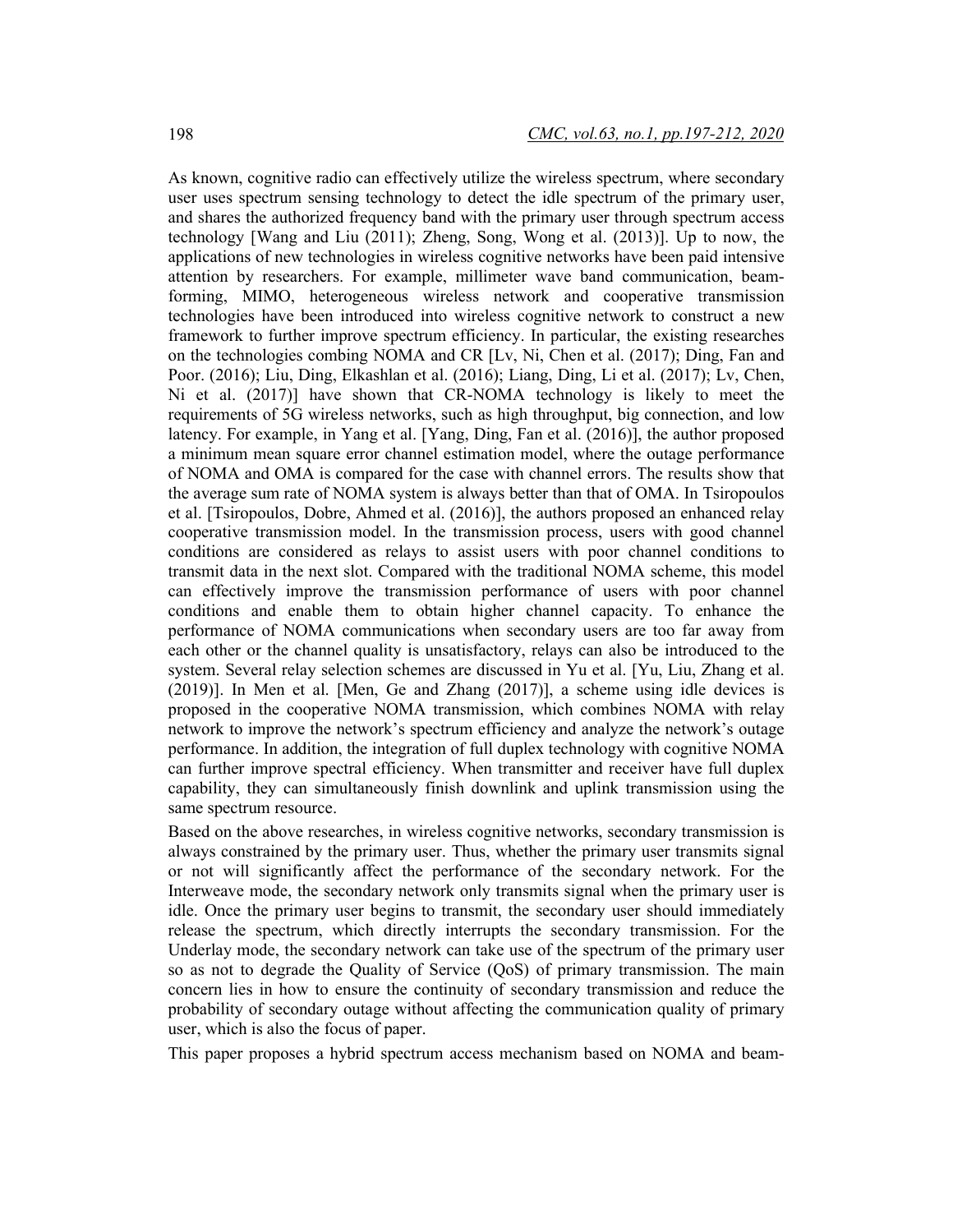forming. In the improved mechanism, the secondary user first uses spectrum-sensing technology to detect the existence of the primary user. If the primary user does not exist, the secondary source user transmits data directly to the destination user  $(U_1, U_2)$ according to its own power limit. If the primary user exists, the secondary source user should consider both the power constraint imposed by the primary user on the secondary network and the equipment limitation of the secondary user itself. To further the transmission scope, relay solution is always employed to transfer data between the transmitter and the final receivers. Meantime, in the improved mechanism, the beamforming technology is adopted at the secondary targeted user to receive useful signals from both the secondary source user and the secondary optimal relay while the interference from the primary user is cancelled out. Finally, the formula of outage probability for the secondary user in the improved mechanism is derived. In addition, the secondary outage probability of the improved mechanism is simulated and compared with the traditional mechanism. Simulation results show that the adaptive mechanism can not only guarantee the continuity of secondary transmission, but also reduce the outage probability of secondary transmission.

#### **2 System model**

In the NOMA-based cooperative transmission model, a primary user randomly accesses an authorized frequency band and sends data to the public destination user  $P_0$ . Meantime, secondary source user *S* send their own data to two destination users  $(U_1, U_2)$  by sharing the frequency band of the primary user. In addition, it is assumed that  $U_1$  and  $U_2$  can be equipped with multiple antennas to implement beam-forming technology.



**Figure 1:** Relay cooperative NOMA network

As shown in Fig. 1, in underlay cognitive radio networks,  $h_1$ ,  $h_2$  stands for the link channel coefficient from *S* to  $U_1$  and  $U_2$ , respectively. The channel coefficient between the user *i* and the user *j* is denoted by  $h_{ij}$ . In addition, the total transmission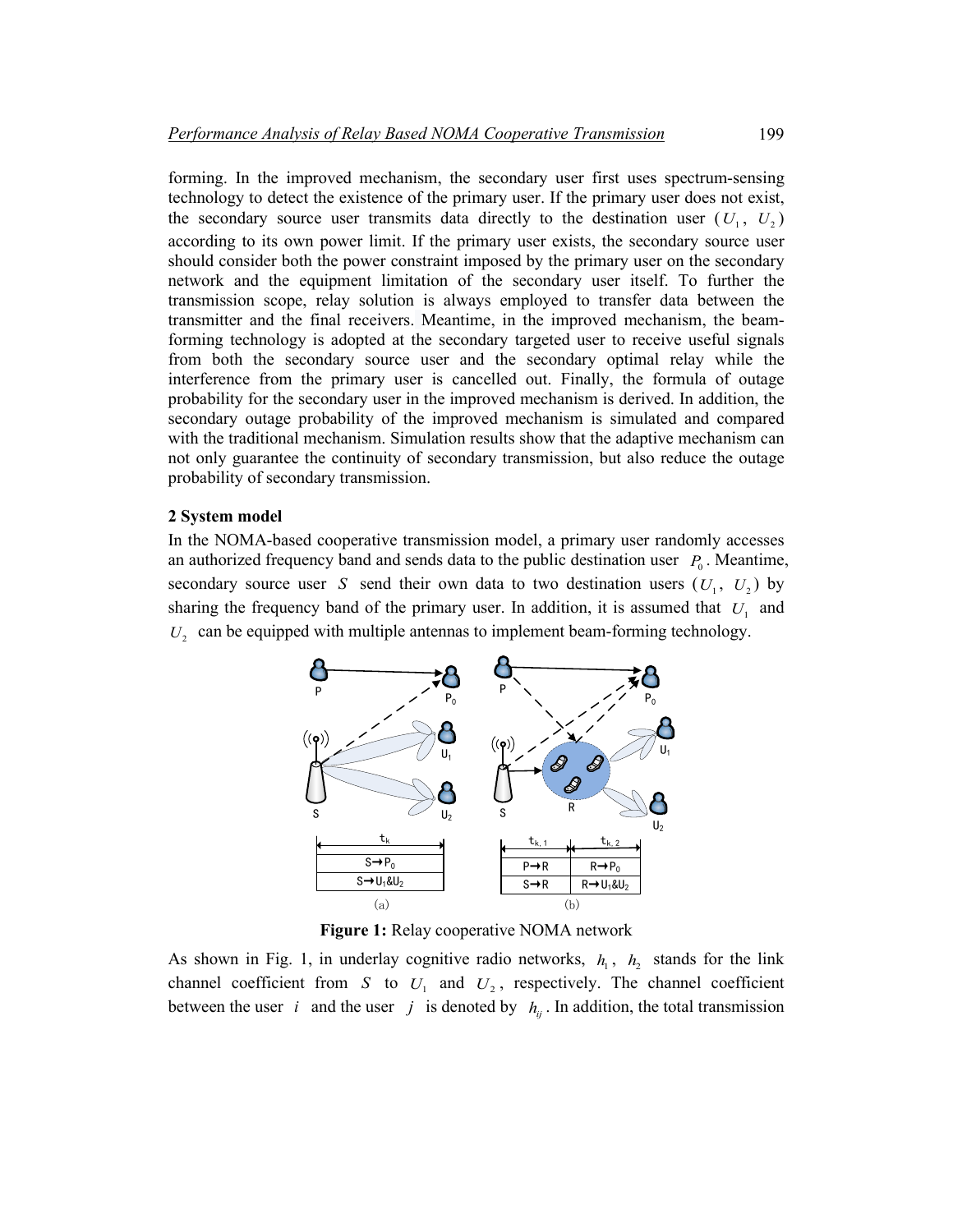power at secondary transmitter is limited by  $E<sub>s</sub>$ . Similarly, define the transmission power of primary user as  $E_p$ , and  $\alpha$  represents the path loss exponent.

#### *2.1 Protocol description*

There are two transmission mechanisms:

As shown in Fig. 1(a), when the primary user does not exist, *S* directly transmits data to  $U_1$  and  $U_2$ .

Similarly, in Fig. 1(b), if the primary user exists, each transmission slot  $t<sub>k</sub>$  is divided into two sub-slots with equal length  $t_{k_1}$  and  $t_{k_2}$ . *S* transmits data to  $U_1$  and  $U_2$ through the cooperation of relays to expand the transmission range under the constraint of ensuring the QoS of the primary user. The time slot structure is analyzed as follows.

When the primary user does not exist, *S* directly transmits data to the destination node. The received signal of  $U_1$  and  $U_2$  can be written as:

$$
y_{U_1,H_0} = h_1(\sqrt{a_1 E_s} x_1 + \sqrt{a_2 E_s} x_2) + n_{SU_1},
$$
\n(1)

$$
y_{U_2,H_0} = h_2(\sqrt{a_1 E_s} x_1 + \sqrt{a_2 E_s} x_2) + n_{SU_2}.
$$
\n(2)

where both  $n_{SU_1}$ , and  $n_{SU_2}$  are the additive white Gaussian noise of user  $U_1$  and  $U_2$ with variance  $\sigma_0^2$ .  $a_i (i = 1,2)$  is the power allocation coefficient with the condition of  $a_1 < a_2$  and  $a_1 + a_2 = 1$ .

When the primary user exists, in the first time slot  $t_{k,1}$ , *S* transmits data to  $P_0$  and relay *R<sub>i</sub>*. Obviously, the primary and secondary transmissions will interfere with each other. So the received signal at  $R_i$  and  $P_0$  are derived as:

$$
y_{R,H_1} = h_{SR_i} \left( \sqrt{a_1 E_S} x_1 + \sqrt{a_2 E_S} x_2 \right) + \sqrt{E_P} h_{PR_i} x_P + n_{SR_i},\tag{3}
$$

$$
y_{P,H_1} = \sqrt{E_P} h_{PP_0} x_P + h_{SP_0} (\sqrt{a_1 E_S} x_1 + \sqrt{a_2 E_S} x_2) + n_{SP_0}.
$$
 (4)

where  $n_{SR}$ ,  $n_{SP_0}$  are the additive white Gaussian noise of user  $R_i$  and  $P_0$  with variance  $\sigma_0^2$ .

Then, all secondary relays decode the transmitted signal from *S* . Those secondary relays which can successfully decode the signal constitute a decoding set  $\Xi$ .

In the second time slot  $t_{k,2}$ , there are two cases about decoding set  $\Xi$ .

Case 1: If Ξ is empty (i.e., no relay can successfully decode the signal from *S* ), a direct transmission link is used to retransmit its data to  $U_1$  and  $U_2$ . Meantime, at  $U_1$ and  $U_2$ , beam-forming technology is used to receive signal from  $S$  in order to cancel interference from the primary user. Then, the received signal at  $U_1$  and  $U_2$  can be expressed as: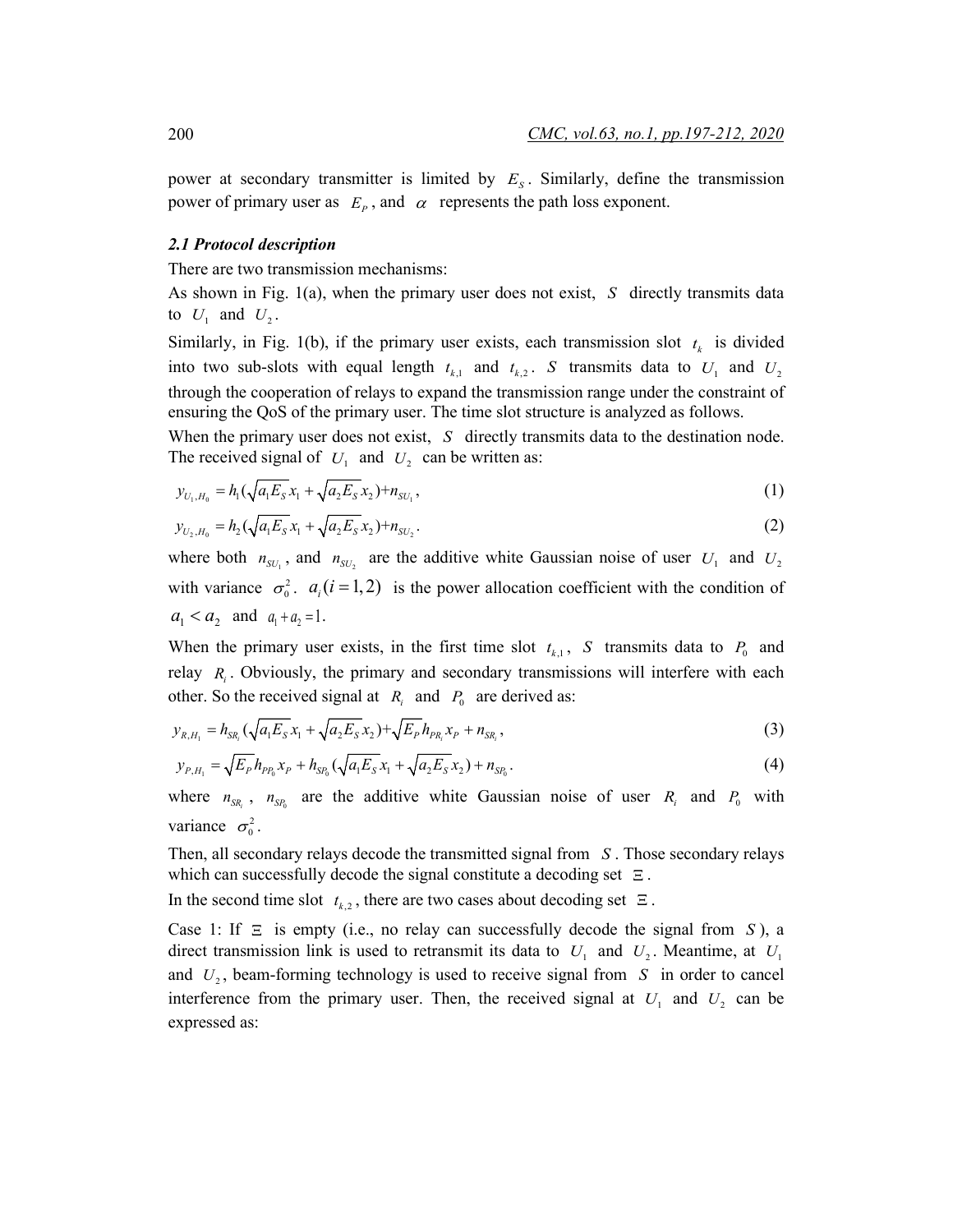*Performance Analysis of Relay Based NOMA Cooperative Transmission* 201

$$
y_{U_1,H_1,0} = h_1(\sqrt{a_1 E_s} x_1 + \sqrt{a_2 E_s} x_2) + n_{SU_1},
$$
\n(5)

$$
y_{U_2,H_1, \Theta} = h_2(\sqrt{a_1 E_s} x_1 + \sqrt{a_2 E_s} x_2) + n_{SU_2}.
$$
\n(6)

Case 2: If  $\Xi$  is not empty, the relay in  $\Xi$  that leads to the maximum Signal-to-noise rate (SNR) of  $U_1$ ,  $U_2$  would be selected as the best one to assist signal transmission. Here, the best relay is denoted as  $R_B$ .  $U_1$  and  $U_2$  receive signals from  $R_B$  through beam-forming technology. Specifically,  $U_1$  and  $U_2$  adjust the beam of its antenna pattern aligning with  $R_B$ , while zero aligns with the primary user. Therefore, interference from the primary user can be restrained to be almost zero. Then, the received signal for  $U_1$  and  $U_2$  are given by:

$$
y_{U_1,H_1} = h_{RU_1}(\sqrt{a_1 E_s} x_1 + \sqrt{a_2 E_s} x_2) + n_{R_i U_1},
$$
\n(7)

$$
y_{U_2,H_1} = h_{RU_2} \left(\sqrt{a_1 E_S} x_1 + \sqrt{a_2 E_S} x_2\right) + n_{R_1 U_2}.\tag{8}
$$

where  $n_{R,U_1}$ ,  $n_{R,U_2}$  are the additive white Gaussian noise of link  $R_iU_1$  and  $R_iU_2$  with variance  $\sigma_0^2$ .

## *2.2 Calculation of SINR*

Case 1: If the primary user does not exist, *S* directly transmits data to  $U_1$  and  $U_2$ , then the SINR at the receivers are derived as

$$
\gamma_{1\to 2,\mathrm{H}_0} = \frac{a_2 \gamma_s |h_1|^2}{a_1 \gamma_s |h_1|^2 + 1},\tag{9}
$$

$$
\gamma_{1,H_0} = a_1 \gamma_s |h_1|^2, \tag{10}
$$

$$
\gamma_{2,\mathrm{H}_0} = \frac{a_2 \gamma_s |h_2|^2}{a_1 \gamma_s |h_2|^2 + 1}.\tag{11}
$$

where  $\gamma_P = \frac{E_P}{\sigma_0^2}$  $\gamma_P = \frac{E_P}{\sigma_0^2}$  and  $\gamma_S = \frac{E_S}{\sigma_0^2}$  $\gamma_S = \frac{E_S}{\sigma_0^2}$ .

Case 2: If the primary user exists, in  $t_{k,1}$ , the SINR at  $R_i$  are written as:

$$
\gamma_{SR1} = \frac{a_1 \gamma_S \left| h_{SR_i} \right|^2}{\gamma_P \left| h_{PR_i} \right|^2 + 1},\tag{12}
$$

$$
\gamma_{\rm SR2} = \frac{a_2 \gamma_{\rm S} |h_{\rm SR_i}|^2}{a_1 \gamma_{\rm S} |h_{\rm SR_i}|^2 + \gamma_P |h_{\rm PR_i}|^2 + 1}.
$$
\n(13)

Then, all secondary relays decode the transmitted signal. In  $t_{k,2}$ , there are two cases as follows: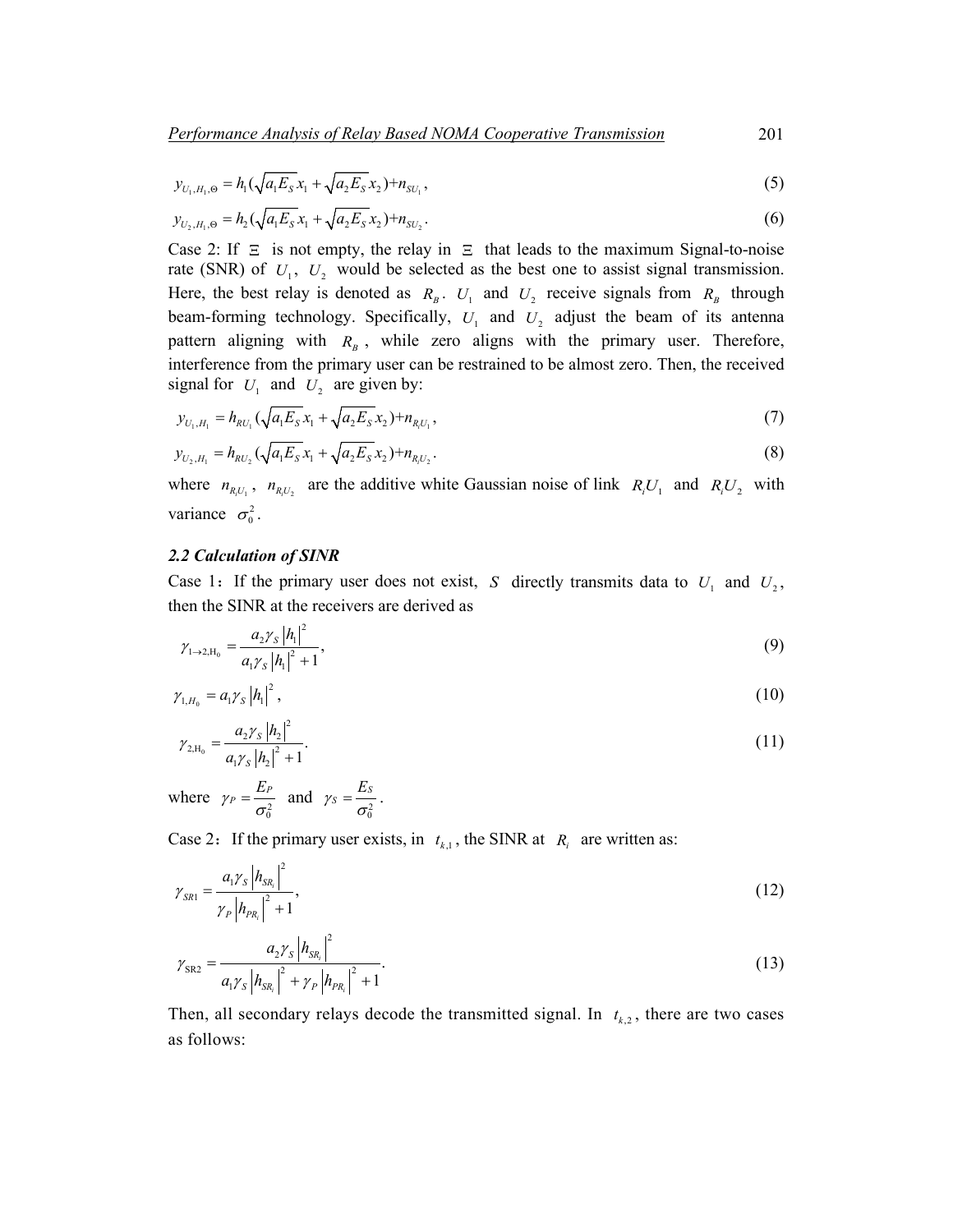If  $\Xi$  is empty, *S* will control the transmission power and retransmit signal through the direct link. The SINR of  $U_1$  and  $U_2$  are given by:

$$
\gamma_{1\to 2,\mathrm{H}_1} = \frac{a_2 \gamma_s |h_1|^2}{a_1 \gamma_s |h_1|^2 + 1},\tag{14}
$$

$$
\gamma_{1,H_1} = a_1 \gamma_s |h_1|^2, \qquad (15)
$$

$$
\gamma_{2,H_1} = \frac{a_2 \gamma_s |h_2|^2}{a_1 \gamma_s |h_2|^2 + 1}.
$$
\n(16)

If  $\Xi$  is not empty, in the second time slot, the SINR of  $U_1$  and  $U_2$  are written as:

$$
\gamma_{1\to 2,RU_1} = \frac{a_2 \gamma_{U_i} |h_{RU_1}|^2}{a_1 \gamma_{U_i} |h_{RU_1}|^2 + 1},\tag{17}
$$

$$
\gamma_{1,RU_1} = a_1 \gamma_{U_i} \left| h_{RU_1} \right|^2, \tag{18}
$$

$$
\gamma_{2,RU_2} = \frac{a_2 \gamma_{U_i} |h_{RU_2}|^2}{a_1 \gamma_{U_i} |h_{RU_2}|^2 + 1}.
$$
\n(19)

where  $\gamma_{U_i} = E_R / \sigma_0^2$ .

#### **3 Power control scheme**

To simplify the analysis, the target rate is set as  $R_1 = R_2 = R_2 = R^*$ , the maximum power threshold of secondary system is set as  $E_s = E_p$ . Therefore, the channel capacity threshold in the direct transmission link is written as  $\gamma_{H_0} = 2^{R^*} - 1$ . When the primary user exists, the secondary user transmits data to the destination through relay cooperation, and the channel capacity threshold in the cooperative transmission link is  $\gamma_{H_1} = 2^{2R^*} - 1$ .

From Eq. (4), when there is *P*, the outage probability of the primary link  $P \rightarrow P_0$  is derived as

$$
Pout_{PP_0} = \Pr\left\{\frac{\gamma_P |h_{PP_0}|^2}{\gamma_S |h_{SP_0}|^2 + 1} < \gamma_{H_0}\right\}
$$
  
=  $1 - \frac{\gamma_P \sigma_{PP_0}^2}{\gamma_{H_0} \gamma_S \sigma_{SP_0}^2 + \gamma_P \sigma_{PP_0}^2} e^{-\frac{\gamma_{H_0}}{\gamma_P \sigma_{PP_0}^2}},$  (20)

In order to ensure the QoS of the primary user,  $P_{out_{PR}}$  should satisfies the condition *Pout<sub>PP0</sub>*  $\leq \varepsilon$ , where  $\varepsilon$  is the outage probability threshold. Thus, the maximum transmission power of *S* is restrained by: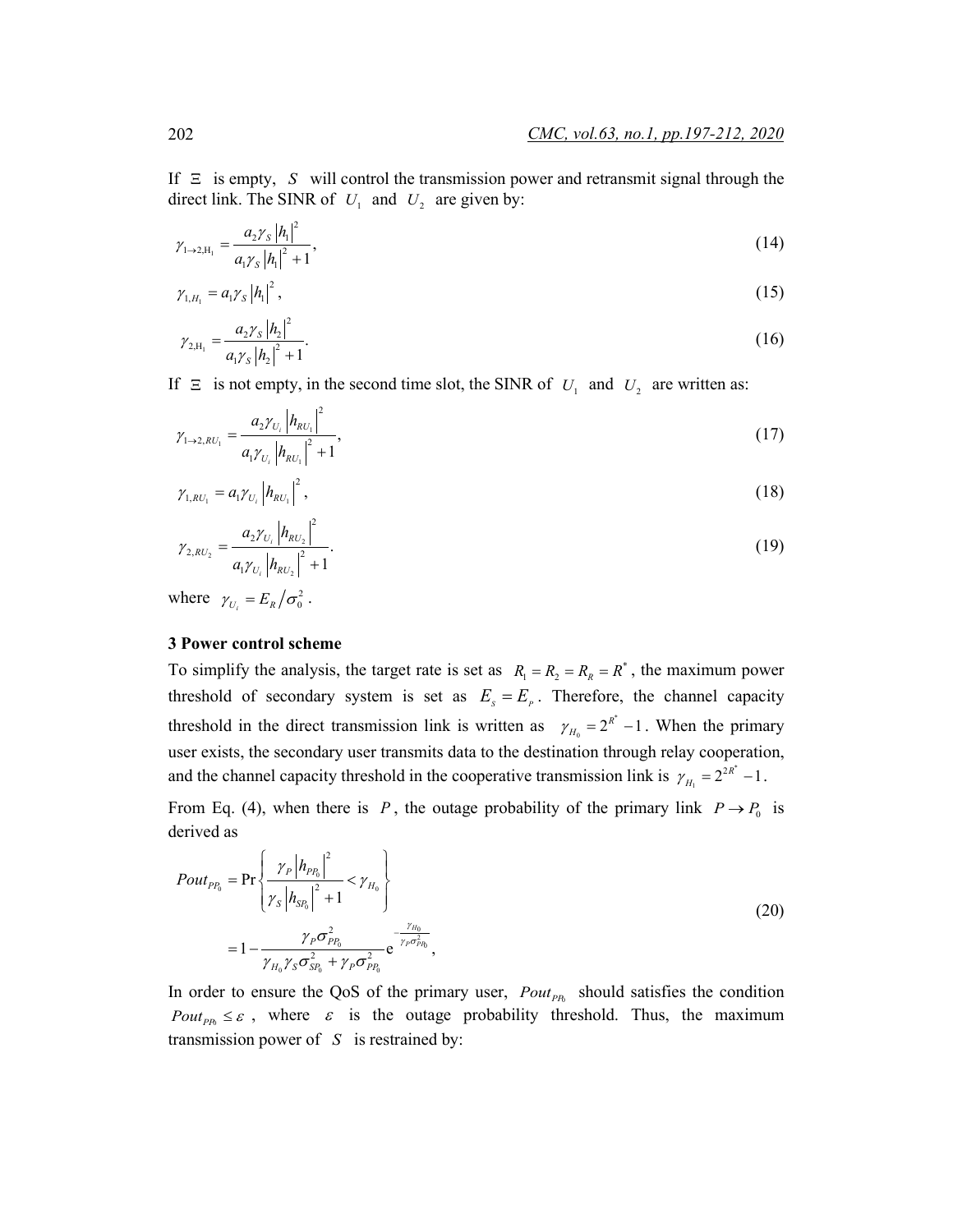$$
E_{S,P} = E_P \sigma_{PP_0}^2 \max \left( \frac{1}{1 - \varepsilon} e^{-\frac{\gamma_{H_0}}{\gamma_P \sigma_{PP_0}^2}} - 1,0 \right) / (\gamma_{H_0} \sigma_{SP_0}^2).
$$
 (21)

Similarly, when the decoding set is not empty, the maximum transmission power of *R* is calculated as:

$$
E_{R,P} = E_P \sigma_{PP_0}^2 \max \left( \frac{1}{1 - \varepsilon} e^{-\frac{\gamma_{H1}}{\gamma_P \sigma_{PD_0}^2}} - 1,0 \right) / (\gamma_{H_1} \sigma_{RP_0}^2).
$$
 (22)

In the Underlay mode, in order to meet the QoS of the primary transmission network, considering the characteristics of low transmission power and small transmission range of the secondary transmission network, the proposed mechanism adopts the non-adaptive power allocation strategy for secondary user, which is more suitable for the power allocation requirements in real situations. In the traditional mechanism, the transmission power of the secondary network only needs to satisfy the QoS of the primary transmission network. In the proposed improved mechanism, not only the outage probability of the primary user should be ensured not to exceed certain threshold, but also the transmission power of the secondary user needs to be controlled. Meanwhile, the secondary user in the improved mechanism cannot exceed the maximum transmission power threshold defined by the system.

In the proposed mechanism, the maximum transmission power of  $S$  and  $R_i$  are given by:

$$
E_s = \min(E_{s,P}, E_{s, \text{Max}}),\tag{23}
$$

$$
E_R = \min(E_{R,P}, E_{R, \text{Max}}). \tag{24}
$$

#### **4 Outage performance analysis**

It is assumed that the time interval of primary transmission obeys exponential distribution with parameter  $\mu_1$ , and the duration of primary transmission obeys exponential distribution with parameter  $\mu_2$ . The probability that the primary user does not exist is defined as:

$$
Pr{H_0} = \mu,
$$
\n(25)

$$
Pr{H1} = 1 - \mu.
$$
 (26)

where  $H_0$  and  $H_1$  denote the cases that the primary user does not exist and does exist respectively.

When the primary uses do not exist, from Eqs.  $(8)$ ,  $(9)$  and  $(10)$ , the outage probability of the secondary user  $U_1$  is deduced as: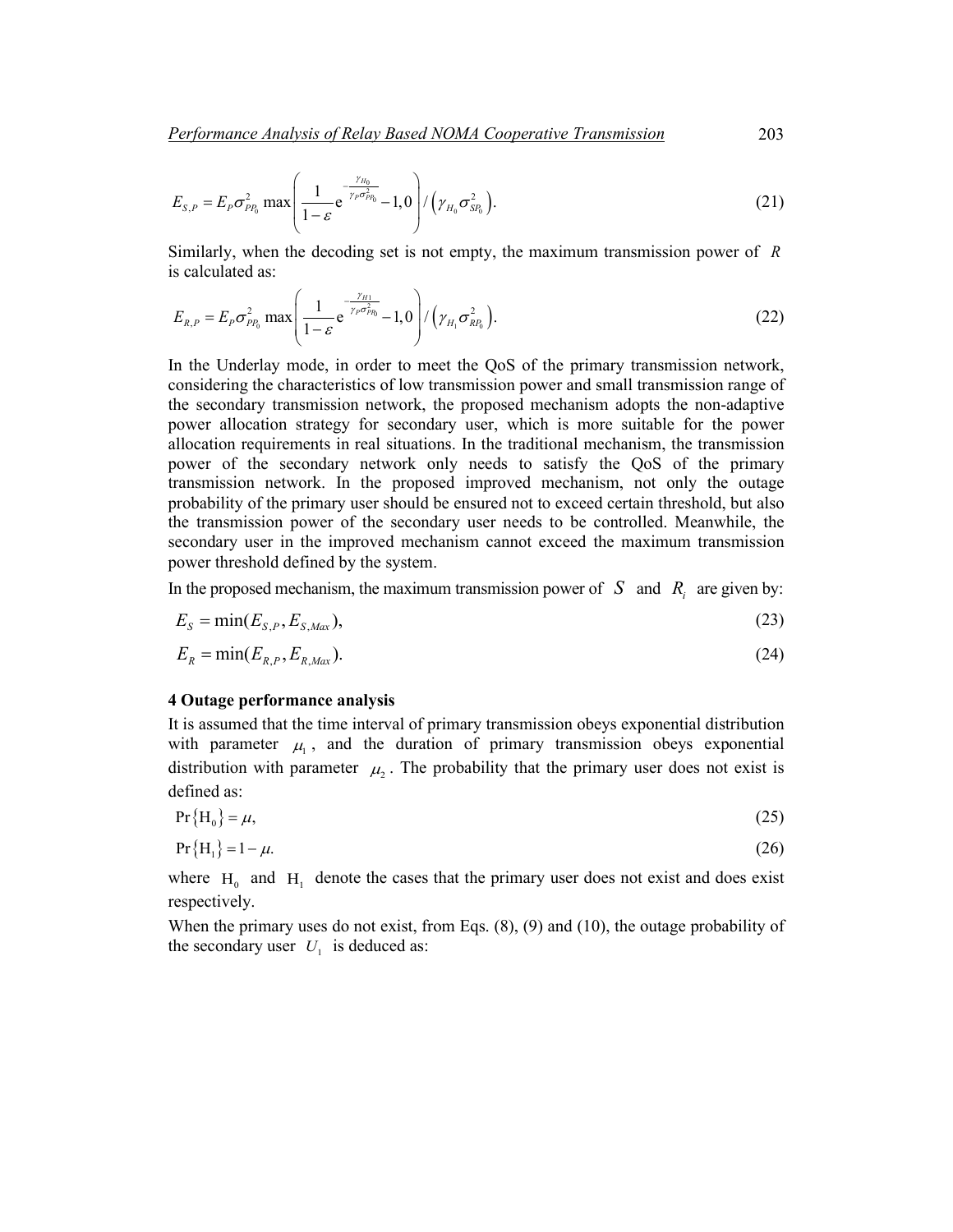$$
Pout_{H_0}^{\nu_1} = 1 - \Pr{\gamma_{1\to 2, H_0} > \gamma_{H_0}, \gamma_{1, H_0} > \gamma_{H_0}}= 1 - \Pr{\frac{a_2 \gamma_s |h_1|^2}{a_1 \gamma_s |h_1|^2 + 1} > \gamma_{H_0}, a_1 \gamma_s |h_1|^2 > \gamma_{H_0}}= 1 - \Pr{\frac{h_1}{a_1} > \frac{\gamma_{H_0}}{\gamma_s (a_2 - a_1 \gamma_{H_0})}, |h_1|^2 > \frac{\gamma_{H_0}}{a_1 \gamma_s}}= \begin{cases} 1 - e^{\frac{\gamma_{H_0}}{\gamma_s (a_2 - a_1 \gamma_{H_0}) \Omega_{SU_1}}}, & \gamma_{H_0} < \frac{a_2}{a_1} < \gamma_{H_0} + 1\\ 1 - e^{\frac{\gamma_{H_0}}{\gamma_s a_1 \Omega_{SU_1}}}, & \frac{a_2}{a_1} > \gamma_{H_0} + 1 \end{cases}
$$
(27)

The outage probability of the secondary use  $U_2$  is expressed as:

$$
Pout_{H_0}^{u_2} = 1 - \Pr{\gamma_{2,H_0} > \gamma_{H_0}}= 1 - \Pr{\frac{a_2 \gamma_s |h_2|^2}{a_1 \gamma_s |h_2|^2 + 1} > \gamma_{H_0}}= 1 - e^{\frac{\gamma_{H_0}}{\gamma_s (a_2 - a_1 \gamma_{H_0}) \Omega_{SU_2}}}, \quad \frac{a_2}{a_1} > \gamma_{H_0}.
$$
\n(28)

Assuming the target rate  $R_1 = R_2 = R_2 = R^*$ , when the primary user does not exist, secondary user directly transmit data to the receiver. The target rate can be written as  $\bf{0}$  $R^* = \log_2(1 + \gamma_{H_0})$ , the threshold of the direct link is  $\gamma_{H_0} = 2^{R^*} - 1$ .

Similarly, when the primary user exists, the secondary user transmits data to the receiver through the cooperation of optimal relay. Therefore, the target rate of the receiver is given as  $R^* = \frac{1}{2} \log_2(1 + \gamma_{H_1})$  $R^* = \frac{1}{2} \log_2(1 + \gamma_{H_1})$ , and the channel transmission threshold is written as \*  $\gamma_{H_1} = 2^{2R^*} - 1$ .

When the primary user exists, during the cooperative transmission,  $R_i$  decodes the signal  $x_1$  and  $x_2$ . Thus, the probability that  $R_i$  can successfully decode the secondary transmitted signal  $x_s$  during  $t_{k,1}$  is given by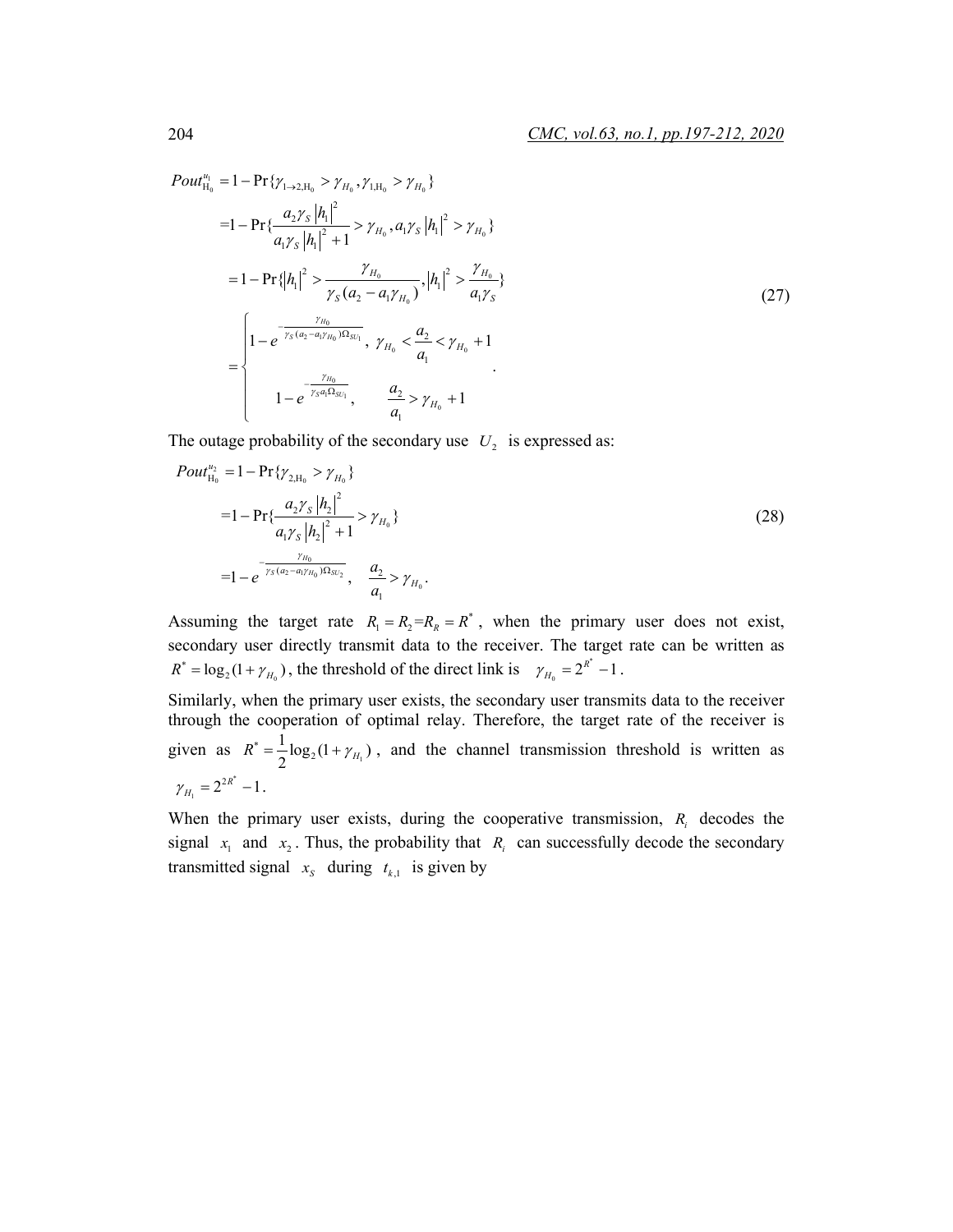$$
PD_{R_i} = \Pr\{\gamma_{SR1} > \gamma_{H_1}, \gamma_{SR2} > \gamma_{H_1}\}\
$$
  
\n
$$
= \Pr\{\left|h_{SR_i}\right|^2 > \frac{\gamma_{H_1}(\gamma_P|r_{PR_i}|^2 + 1)}{\gamma_S(a_2 - a_1\gamma_{H_1})}, \left|r_{SR_i}\right|^2 > \frac{\gamma_{H_1}(\gamma_P|h_{PR_i}|^2 + 1)}{\gamma_S a_1}\}
$$
  
\n
$$
= \begin{cases}\n\frac{(a_2 - a_1\gamma_{H_1})\gamma_S \Omega_{SR_i}}{\gamma_{H_1}\gamma_P \Omega_{PR} + (a_2 - a_1\gamma_{H_1})\gamma_S \Omega_{SR_i}} e^{-\frac{\gamma_{H_1}}{(a_2 - a_1\gamma_{R})\gamma_S \Omega_{SR_i}}}, & \gamma_{H_1} < \frac{a_2}{a_1} < \gamma_{H_1} + 1 \\
\frac{a_1\gamma_S \Omega_{SR_i}}{\gamma_{H_1}\gamma_P \Omega_{PR_i} + a_1\gamma_S \Omega_{SR_i}} e^{-\frac{\gamma_{H_1}}{a_1\gamma_S \Omega_{SR_i}}}, & \frac{a_2}{a_1} > \gamma_{H_1} + 1\n\end{cases}
$$
\n(29)

When the primary use exists, the probability of  $\Xi = \Theta$  and  $\Xi = \Omega$ <sub>l</sub> can be obtained by:

$$
PC_{\Theta} = \Pr\left\{\Xi = \Theta\right\} = \prod_{i=1}^{N} \left(1 - PD_{R_i}\right),\tag{30}
$$

$$
PC_{\Omega_n} = \Pr\{\Xi = \Omega_n\} = \prod_{i \in \Omega_n} PD_{R_i} \prod_{j \in \overline{\Omega}_n} \left(1 - PD_{R_i}\right). \tag{31}
$$

Case 1: When the primary user exist, and  $\Xi$  is empty, the outage probability of the secondary user  $U_1$  is written as:

$$
Pout_{H_{1},\Theta}^{u_{1}} = 1 - \Pr\{\gamma_{1\rightarrow 2,H_{1}} > \gamma_{H_{1}}, \gamma_{1,H_{1}} > \gamma_{H_{1}}\}
$$
\n
$$
= 1 - \Pr\{\frac{a_{2}\gamma_{S,Max} |h_{1}|^{2}}{a_{1}\gamma_{S,Max} |h_{1}|^{2} + 1} > \gamma_{H_{1}}, a_{1}\gamma_{S,Max} |h_{1}|^{2} > \gamma_{H_{1}}\}
$$
\n
$$
= 1 - \Pr\{|h_{1}|^{2} > \frac{\gamma_{H_{1}}}{\gamma_{S,Max}(a_{2} - a_{1}\gamma_{H_{1}})}, |h_{1}|^{2} > \frac{\gamma_{H_{1}}}{a_{1}\gamma_{S,Max}}\}
$$
\n
$$
= \begin{cases}\n1 - e^{\frac{\gamma_{H_{1}}}{\gamma_{S,Max}(a_{2} - a_{1}\gamma_{H_{1}})\sigma_{SU_{1}}^{2}}}, \quad \gamma_{H_{1}} < \frac{a_{2}}{a_{1}} < \gamma_{H_{1}} + 1 \\
1 - e^{\frac{\gamma_{H_{1}}}{\gamma_{S,Max}(a_{1}\sigma_{SU_{1}}^{2})}}, \quad \frac{a_{2}}{a_{1}} > \gamma_{H_{1}} + 1\n\end{cases}
$$
\n(32)

The outage probability of the secondary user  $U_2$  is expressed as:

$$
Pout_{\mathrm{H}_{2},\Theta}^{u_{2}} = 1 - \Pr\{\gamma_{2,\mathrm{H}_{1}} > \gamma_{H_{1}}\}\
$$
  
\n
$$
= 1 - \Pr\{\frac{a_{2}\gamma_{S}|h_{2}|^{2}}{a_{1}\gamma_{S}|h_{2}|^{2} + 1} > \gamma_{H_{1}}\}\
$$
  
\n
$$
= 1 - e^{\frac{\gamma_{H_{1}}}{\gamma_{S}(a_{2} - a_{1}\gamma_{H_{1}})\Omega_{SU_{2}}}}, \quad \frac{a_{2}}{a_{1}} > \gamma_{H_{1}}.
$$
\n(33)

Case 2: When the decoding set  $\Xi$  is not empty, *S* will choose the optimal relay  $R_B$ from the decoding set  $\Xi$  to assist the transmission of  $x_s$ . Here, the optimal relay is the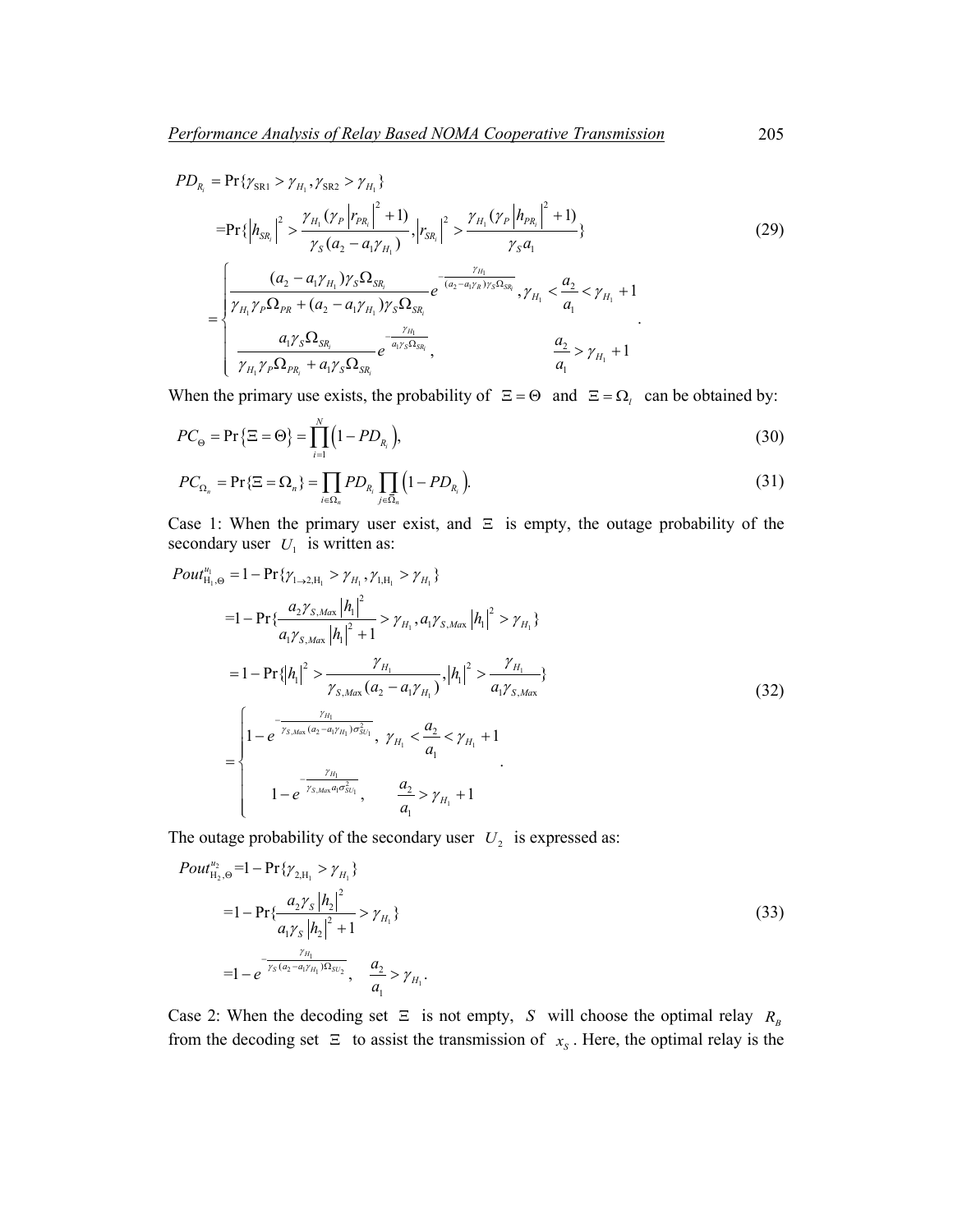one in the decoding set that enables the secondary target user achieving the best outage performance. Therefore, the principle is given by:

$$
R_B = \arg \max_{j \in \Omega_i} \left( \min(\gamma_{1 \to 2, R_j U_1}, \gamma_{1, R_j U_1}, \gamma_{2, R_j U_2}) \right). \tag{34}
$$

From Eqs. (11) to (15), when any one relay  $R_i$  in the decoding set cooperatively transmits signal, the outage probability of the secondary use  $U_1$  and  $U_2$  are calculated as:

$$
Pout_{R_i}^{u_1} = 1 - \Pr \{ \frac{a_2 \gamma_s |h_{R_i U_1}|^2}{a_1 \gamma_s |h_{R_i U_1}|^2 + 1} > \gamma_{H_1}, a_1 \rho |h_{R_i U_1}|^2 > \gamma_{H_1} \}
$$
\n
$$
= \begin{cases}\n e^{-\frac{\gamma_{H_1}}{\gamma_s (a_2 - a_1 \gamma_{H_1}) \Omega_{R_i U_1}}}, & \gamma_{H_1} < \frac{a_2}{a_1} < \gamma_{H_1} + 1 \\
 e^{-\frac{\gamma_{H_1}}{\gamma_s (a_2 - a_1 \gamma_{H_1}) \Omega_{R_i U_1}}}, & \frac{a_2}{a_1} > \gamma_{H_1} + 1 \\
 Pout_{R_i}^{u_2} = 1 - \Pr \{ \gamma_{2, SU_2} > \gamma_{H_1} \}\n\end{cases} \tag{35}
$$

$$
=1-e^{-\frac{\gamma_{H_1}}{\gamma_s(a_2-a_1\gamma_{H_1})\Omega_{R_1U_2}}}, \qquad \frac{a_2}{a_1}>\gamma_{H_1}.
$$
\n(36)

Through the selection process of candidate relays, the optimal relay transmission is achieved. Thus, the outage probability of the secondary users is given by:

$$
Pout_{\Omega_n}^{u_1} = \prod_{U_j \in \Omega_n} Pout_{R_i}^{u_1},\tag{37}
$$

$$
Pout_{\Omega_n}^{\mathfrak{u}_2} = \prod_{U_j \in \Omega_n} Pout_{R_j}^{\mathfrak{u}_2}.
$$
 (38)

So, when the primary use exists, the outage probability of secondary transmissions is expressed as:

$$
Pout_{H_1}^{u_1} = Pout_{H_1,\Theta}^{u_1} \Pr{\Xi = \Theta} + \sum_{n=1}^{2^N-1} Pout_{\Omega_n}^{u_1} \Pr{\Xi = \Omega_n},
$$
\n(39)

$$
Pour_{H_1}^{u_2} = Pour_{H_1, \Theta}^{u_2} \Pr \{ \Xi = \Theta \} + \sum_{n=1}^{2^N - 1} Pour_{\Omega_n}^{u_2} \Pr \{ \Xi = \Omega_n \}.
$$
 (40)

Further, the secondary outage probability can be derived as:

$$
Pout_{U_1} = Pout_{H_0}^{u_1} \Pr(H_0) + Pout_{H_1}^{u_1} \Pr(H_1), \tag{41}
$$

$$
Pout_{U_2} = Pout_{H_0}^{u_2} \Pr(H_0) + Pout_{H_1}^{u_2} \Pr(H_1).
$$
\n(42)

Actually, when there is no secondary user in CRN ( $N = 0$ ), Pr { $\Xi = \Theta$ } = 1 and  $Pr{\{\Xi = \Omega_i\}} = 0$ . Meantime, if the secondary receiver does not employ beam-forming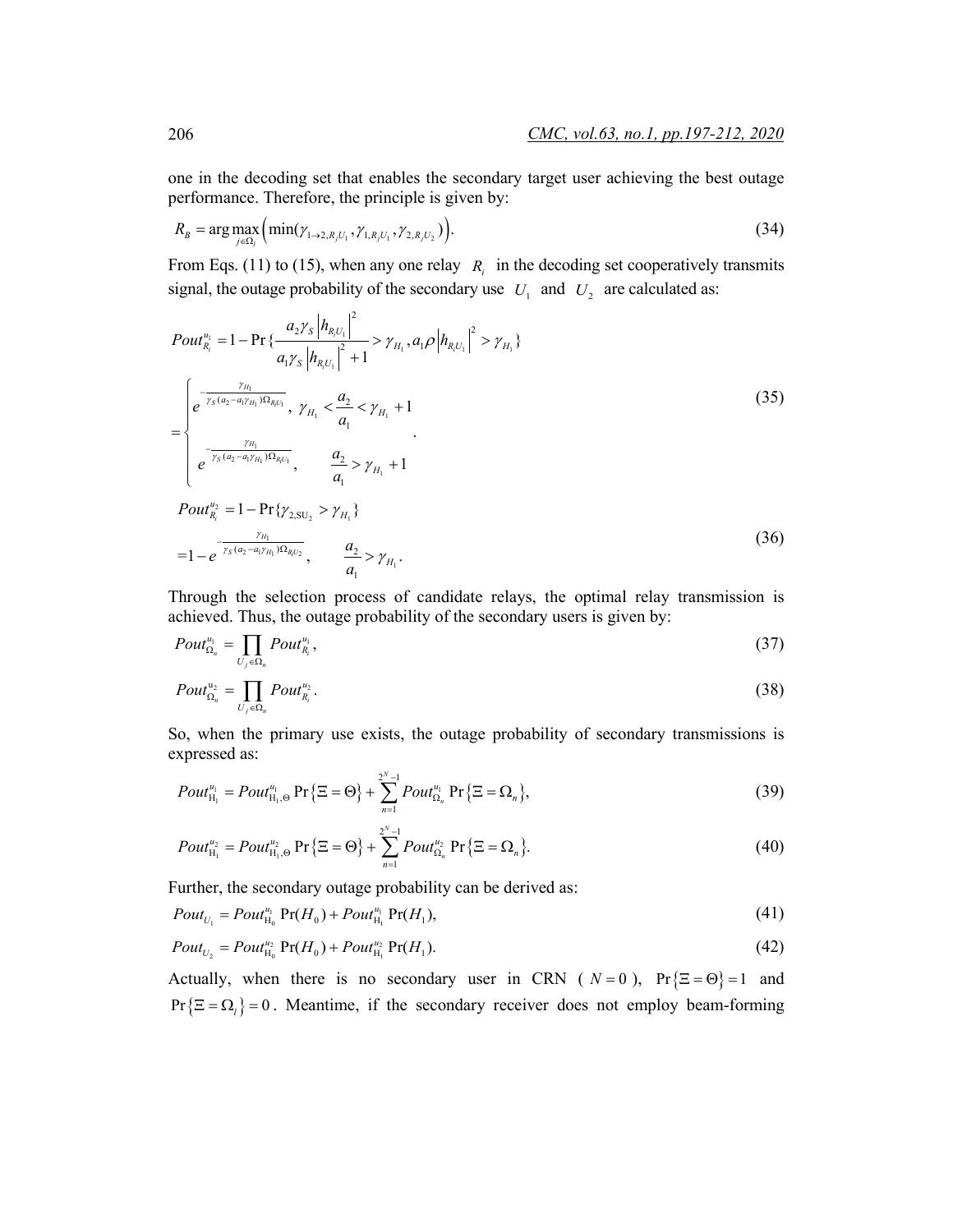technology, the user *S* will control the transmission power and retransmitted signal through the direct link. The SINR of  $U_1$  and  $U_2$  are given by:

$$
\gamma_{1\to 2,\mathrm{P}} = \frac{a_2 \gamma_s |h_1|^2}{a_1 \gamma_s |h_1|^2 + \gamma_P |h_{PU_1}|^2 + 1}
$$
\n(43)

$$
\gamma_{1,\mathrm{P}} = \frac{a_1 \gamma_s |h_1|^2}{\gamma_P |h_{\mathrm{PU}_1}|^2 + 1} \tag{44}
$$

$$
\gamma_{2,\mathrm{P}} = \frac{a_2 \gamma_s |h_2|^2}{a_1 \gamma_s |h_2|^2 + \gamma_P |h_{PU_2}|^2 + 1}
$$
\n(45)

Therefore, the traditional secondary outage probability can be derived as:

$$
Pout_{\Theta}^{\mu_{1}} = 1 - \Pr\{\gamma_{1\rightarrow2,P} > \gamma_{H_{0}}, \gamma_{1,P} > \gamma_{H_{0}}\}\
$$
\n
$$
= 1 - \Pr\{\frac{a_{2}\gamma_{S}|h_{1}|^{2}}{a_{1}\gamma_{S}|h_{1}|^{2} + \gamma_{P}|h_{PU_{1}}|^{2} + 1} > \gamma_{H_{0}}, \frac{a_{1}\gamma_{S}|h_{1}|^{2}}{\gamma_{P}|h_{PU_{1}}|^{2} + 1} > \gamma_{H_{0}}\}\
$$
\n
$$
= \begin{cases}\n1 - \frac{(a_{2} - a_{1}\gamma_{H_{0}})\gamma_{S}\Omega_{SU_{1}}}{\gamma_{H_{0}}\gamma_{P}\Omega_{PU_{1}} + (a_{2} - a_{1}\gamma_{H_{0}})\gamma_{S}\Omega_{SU_{1}}}\frac{\gamma_{H_{0}}}{\gamma_{H_{0}}\gamma_{S}\Omega_{SU_{1}}}, \gamma_{H_{0}} < \frac{a_{2}}{a_{1}} < \gamma_{H_{0}} + 1 \\
1 - \frac{a_{1}\gamma_{S}\Omega_{SU_{1}}}{\gamma_{H_{0}}\gamma_{P}\Omega_{PU_{1}} + a_{1}\gamma_{S}\Omega_{SU_{1}}}\frac{\gamma_{H_{0}}}{\gamma_{H_{0}}\gamma_{S}\Omega_{SU_{1}}}, \frac{a_{2}}{a_{1}} > \gamma_{H_{0}} + 1\n\end{cases}.
$$
\n
$$
(46)
$$

$$
Pout_{\Theta}^{u_2}=1-\Pr\{\gamma_{2,P}>\gamma_{H_0}\}\
$$

$$
=1-\Pr\{\frac{a_2\gamma_s\left|h_2\right|^2}{a_1\gamma_s\left|h_2\right|^2+\gamma_P\left|h_{PU_2}\right|^2+1}>\gamma_{H_0}\}\
$$
\n
$$
=1-\frac{(a_2-a_1\gamma_{H_0})\gamma_s\Omega_{SU_2}}{\gamma_{H_0}\gamma_P\Omega_{PU_2}+(a_2-a_1\gamma_{H_0})\gamma_s\Omega_{SU_2}}e^{-\frac{\gamma_{H_0}}{\gamma_s(a_2-a_1\gamma_{H_0})\Omega_{SU_2}}},\ \frac{a_2}{a_1}>\gamma_{H_0}.
$$
\n(47)

Using Pr  $\{ \Xi = \Theta \} = 1$  and Pr  $\{ \Xi = \Omega_i \} = 0$  in Eqs. (41) and (42), the outage probability of the conventional principle can be concluded.

# **5 Simulation and analysis**

In this paper, the target rate of the user data in the system is set as  $R^* = 0.85$  bits/s/Hz, the number of relay is 4, i.e.,  $N=4$ , the power allocation factor is set to be  $a_1 = 0.3$ ,  $a_2 = 0.7$ , and the channel variance is defined as  $\sigma_{PR}^2 = \sigma_{SU_1}^2 = \sigma_{SR_B}^2 = \sigma_{R_B U_1}^2 = 1$  and  $\sigma_{\rm SR}^2 = \sigma_{\rm PU_1}^2 = \sigma_{\rm PU_2}^2 = \sigma_{\rm PR_B}^2 = 0.2$ .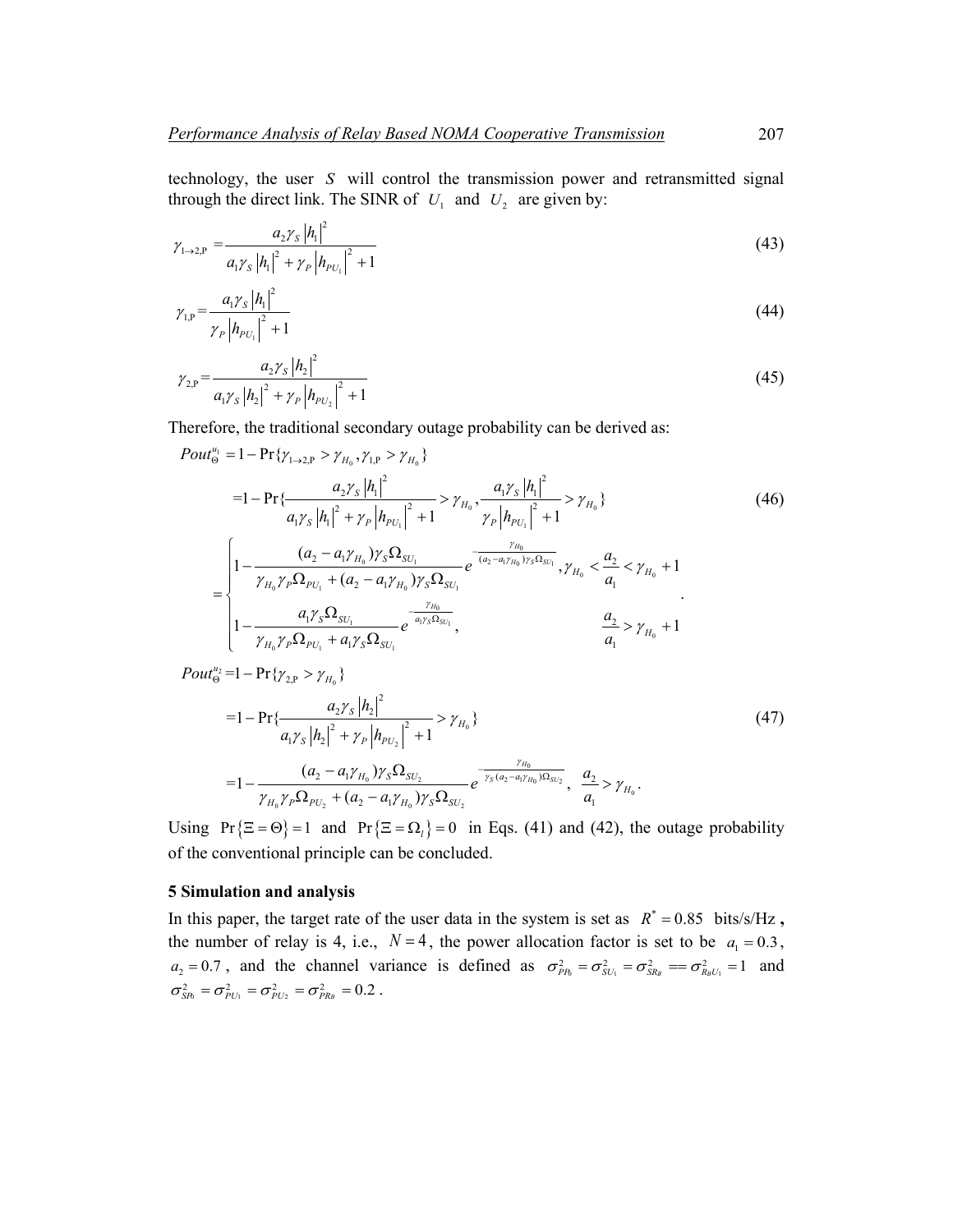

**Figure 2:** Secondary outage probability *vs.* transmit SNR  $\gamma_s$  with different threshold  $\varepsilon$ 

Fig. 2 shows the transmit SNR  $\gamma_s = E_s / \sigma_n^2$  on the secondary outage probability for different  $\varepsilon$  which is the predefined threshold to ensure the QoS of the primary user, where  $\gamma_p = 30 \, dB$ . It is observed that the secondary outage probability of the proposed mechanism is much lower than the traditional NOMA mechanism. To ensure the QoS of primary user, Secondary users need to set their transmission power according to the primary network and secondary network. From Eq. (23), the transmission power can neither exceed the maximum power *ES* allowed by the secondary system nor exceed the transmission power  $E_{S, Max}$  limited by the QoS of primary user. When the value  $\gamma_s = E_s / \sigma_n^2$  is small, the power limitation of the secondary system is the main factor that affects the secondary outage probability. And the secondary outage probability will decrease with the increase of  $\gamma_s = E_s / \sigma_n^2$ . However, when the value  $\gamma_s = E_s / \sigma_n^2$ increases, the transmission power of the secondary user in the improved mechanism is limited by the QoS of primary user. Therefore, the increase of  $\gamma_s = E_s / \sigma_a^2$  will not change the transmission power of the secondary system, and the secondary outage probability remains the same. It is obvious that there exists a critical value  $\gamma_{S, Thr}$ , which is the SNR of the system. If  $\gamma_s < \gamma_{s,n_r}$ , the transmission power will be determined by the secondary maximum transmission power. Otherwise, it will be determined by the constraint of the primary user. In addition, as shown in Fig. 2, the critical value is related to the predefined threshold  $\varepsilon$  of the primary outage probability. As  $\varepsilon$  increases, the outage probability of the secondary user decreases, which is due to the fact that more transmission power is allowed for secondary users in this case.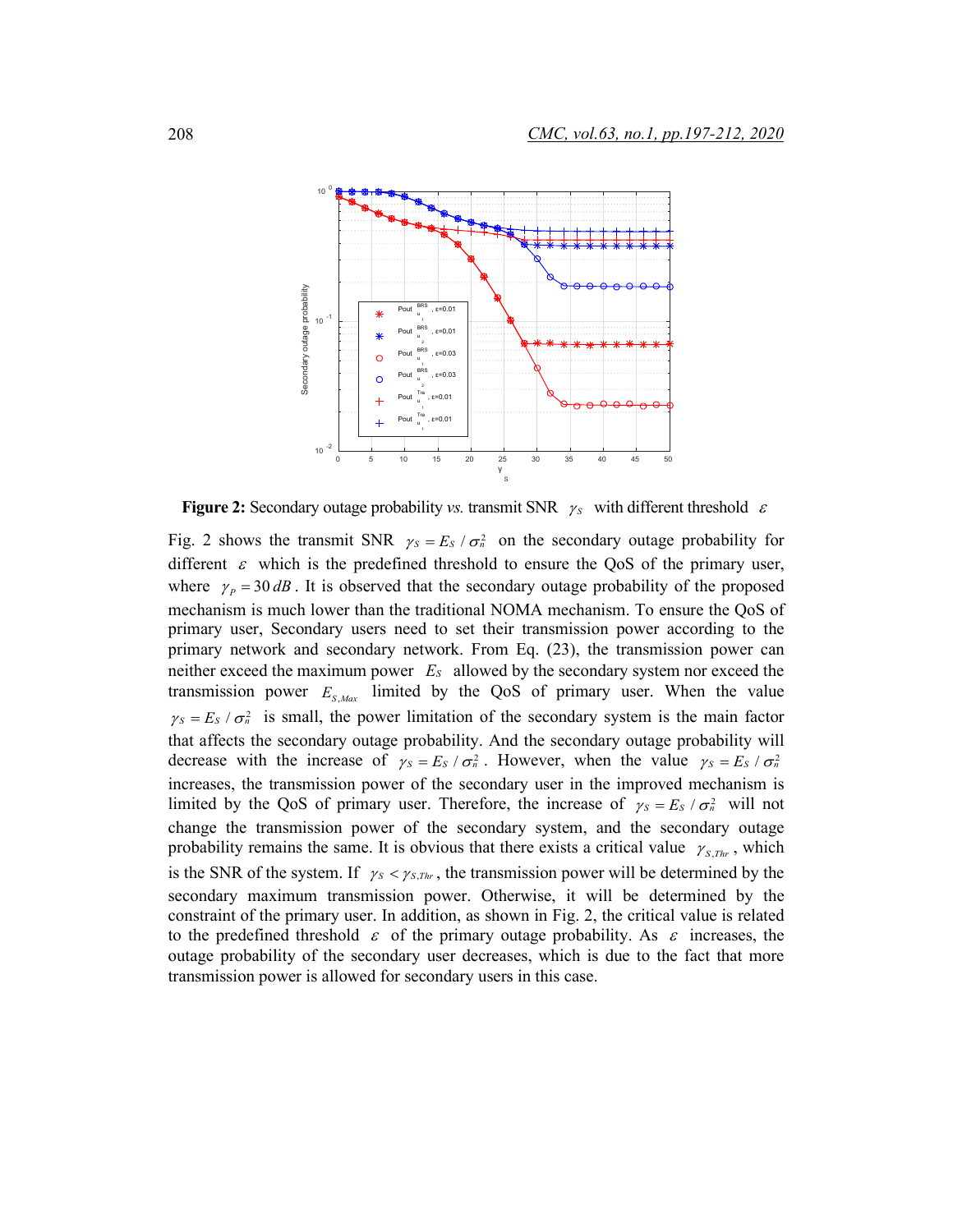

**Figure 3:** Secondary outage probability *vs.* transmit SNR  $\gamma_P = E_P / \sigma_n^2$  with different threshold  $\varepsilon$ 

Fig. 3 shows the comparison of the secondary outage probability of the traditional mechanism and the proposed mechanism under different values  $\varepsilon$ . As shown in this figure, when  $\gamma_P$  is small, to protect the primary transmission, the secondary transmission is only executed when the primary user does not exist, and the transmission is forbidden when the primary user exists, so the secondary outage probability equals to 1/2. Then, with an appropriately increased  $\gamma_P$ , the secondary outage probability will decrease, which is due to the increase of transmission power  $E_{S, Max}$  limited by the QoS of primary user. However, when the value  $\gamma_P$  is large, in the traditional mechanism, the transmission power of secondary user is only limited by the primary system, and the interference of primary user will seriously affect the transmission performance of secondary user. The secondary outage probability will increase with the increase of  $\gamma_P$ . In the proposed mechanism, if  $\gamma_P$  is large, the transmission power is determined by the maximum transmission power of secondary transmitter. So the increase of  $\gamma_P$  will not change the transmission power of the secondary system, and the secondary outage probability remains the same. As shown in Fig. 3, the critical value is related to the predefined threshold  $\varepsilon$  of the primary outage probability. As  $\varepsilon$  increases, the outage probability of the secondary user decreases, which is due to the fact that more transmission power is required for secondary users in this case.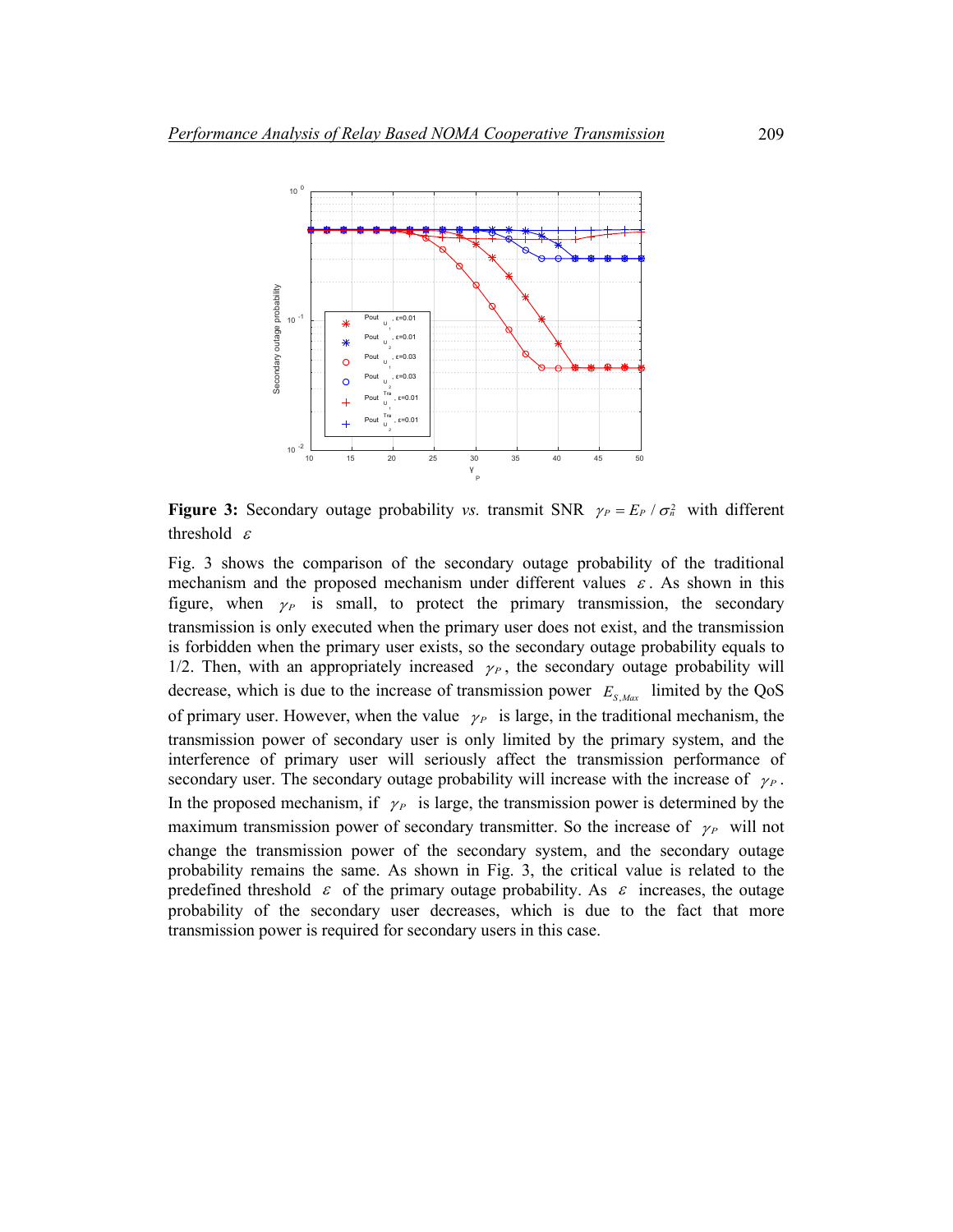

**Figure 4:** Secondary outage probability *vs.* transmit SNR  $\gamma_s = E_s / \sigma_a^2$  with different channel variance

Fig. 4 shows the transmission SNR  $\gamma_s = E_s / \sigma_n^2$  on the secondary outage probability for different  $\sigma_{SR}^2$ . Similar to Fig. 2, the improved mechanism achieves a much lower secondary outage probability than the traditional mechanism. It can be seen that with the increase of  $\sigma_{\rm SB}^2$ , the secondary outage probability will increase, and the secondary network causes much more interference to the primary user. As the transmission power *ES* of the secondary user decreases, the secondary outage probability would increase accordingly.

Fig. 5 shows the simulation results of the secondary outage probability of both the traditional mechanism and the improved mechanism under the different transmit SNR of the primary user. Similar to Fig. 3, the secondary outage probability of the improved mechanism is lower than that of the traditional mechanism. From Fig. 5, with an increasing  $\sigma_{\text{SR}}^2$ , the secondary outage probability will increase. With the increase of  $\sigma_{\rm SB}^2$ , the secondary network causes much more interference to the primary user. So the secondary transmission power *ES* should be constrained, which deteriorates the secondary outage performance.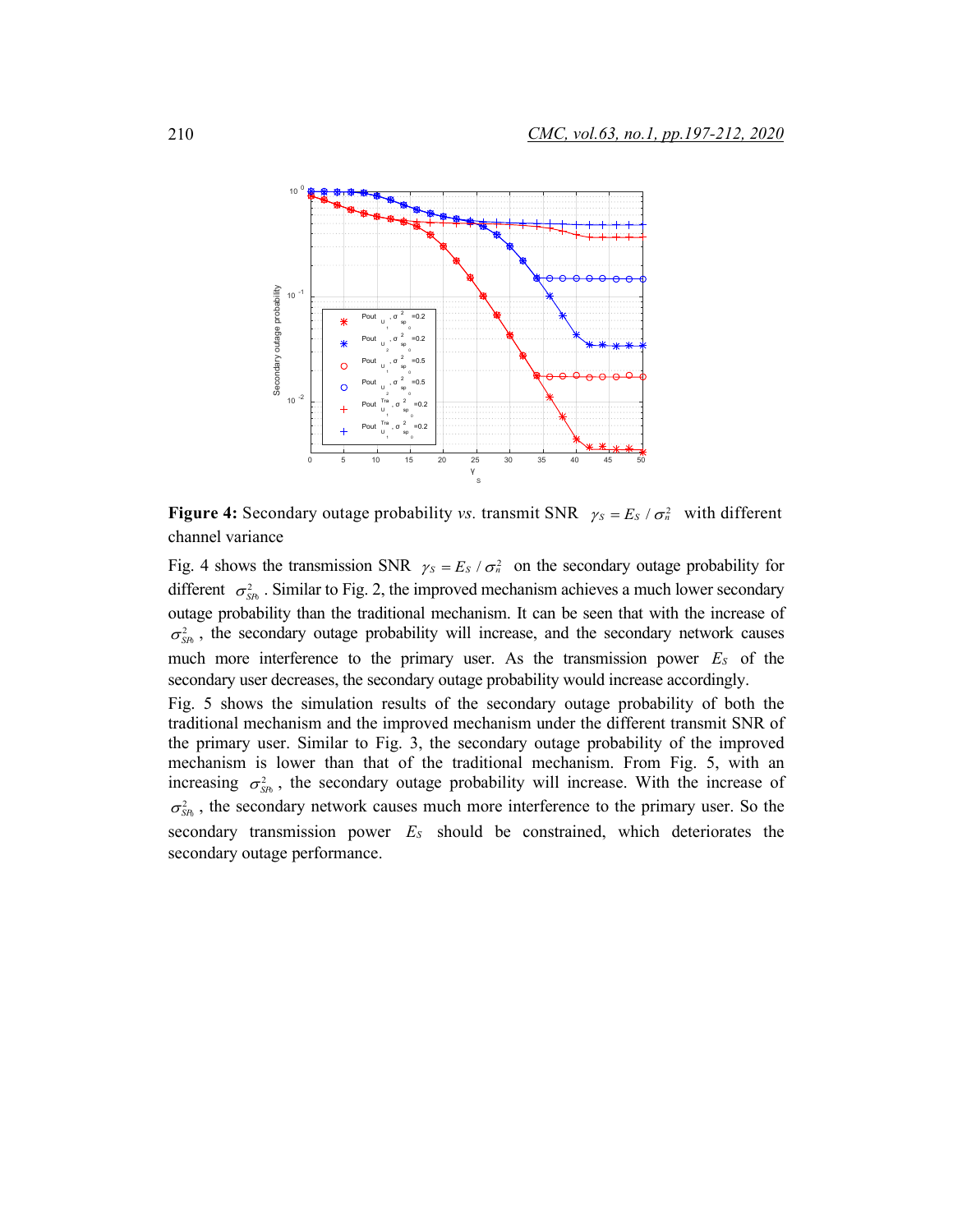

**Figure 5:** Secondary outage probability *vs.* transmit SNR  $\gamma_P = E_P / \sigma_n^2$  with different channel variance

# **6 Conclusions**

In order to solve the problem of secondary transmission outage caused by frequent occupancy of authorized spectrum by primary user, this paper proposed an improved spectrum access mechanism based on beam-forming, optimal relay selection, power control and NOMA. The main purpose of this mechanism is to ensure the continuity of secondary transmission and reduce the secondary outage probability without affecting the normal operation of the primary user. Furthermore, the outage probability of the improved mechanism is derived and compared with the traditional mechanism. Finally, simulation results confirmed that compared with the traditional mechanism, the proposed mechanism significantly improves the performance of secondary transmission.

**Acknowledgement:** This work is supported by National Major Project (No. 2017ZX03001021-005), National Key R&D Program of China (Grant No. 2017YFB1001600) and 2018 Sugon Intelligent-Factory on Advanced Computing Devices (No. MIIT2018-265-137).

**Conflicts of Interest:** The authors declare that they have no conflicts of interest to report regarding the present study.

# **References**

**Ding, Z.; Fan, P.; Poor, H. V.** (2016): Impact of user pairing on 5G non-orthogonal multiple-access downlink transmissions. *IEEE Transactions on Vehicular Technology*, vol. 65, no. 8, pp. 6010-6023.

**Lv, L.; Ni, Q.; Ding, Z.; Chen, J.** (2017): Application of non-orthogonal multiple access in cooperative spectrum-sharing networks over Nakagami-m fading channels. *IEEE*